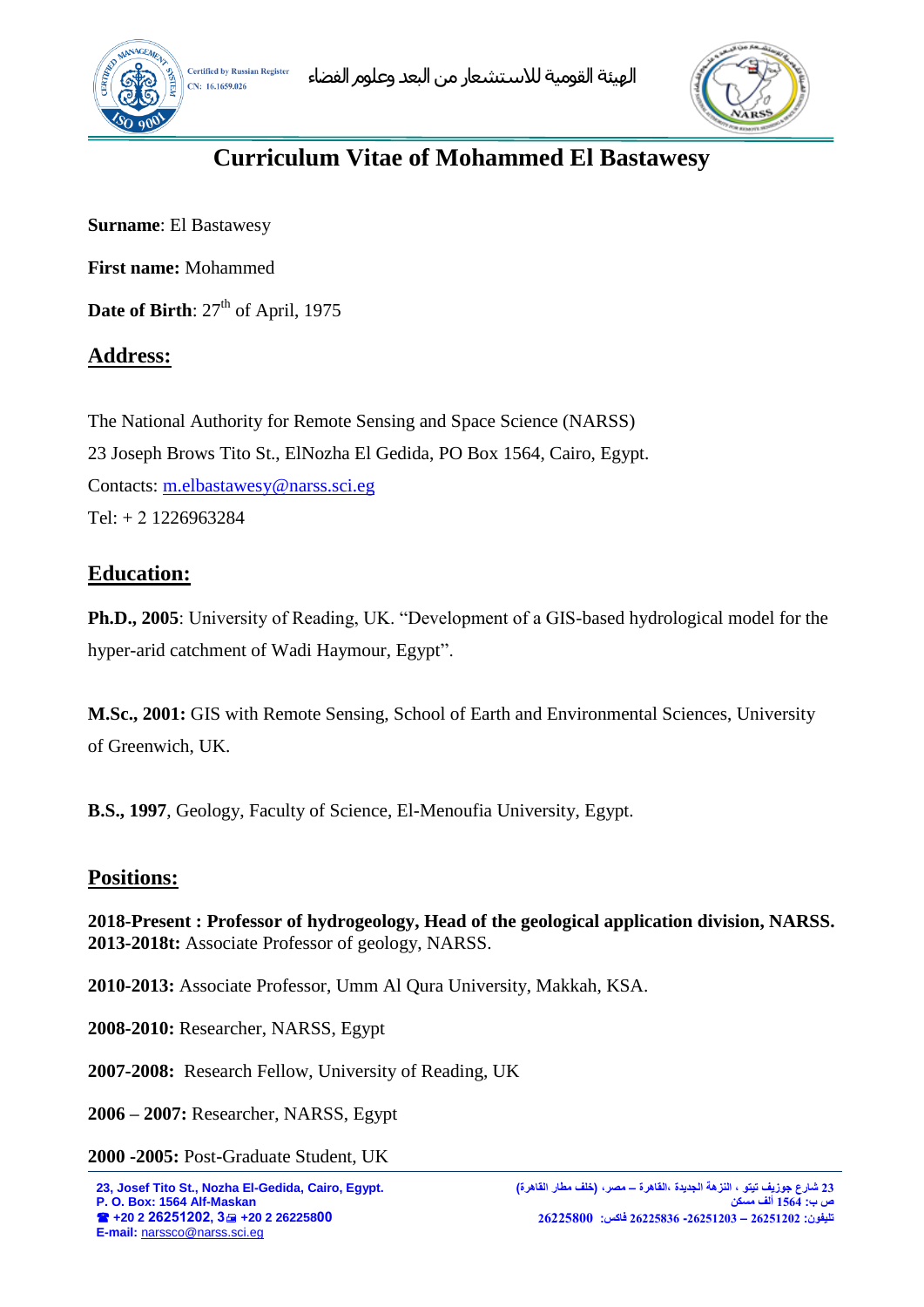



**1998-2000:** Assistant Researcher, NARSS, Egypt.

# **Research Topics:**

- •Hydrology and environmental geology
- Geomorphology
- •Remote sensing

.

•Geographic Information Systems (GIS)

## **Recent Relevant Publications:**

**El Bastawesy, M. 2007.** Influence of DEM source and resolution on the hydrographical simulation of Wadi Keed catchment, Southern Sinai, Egypt. The Egyptian Journal of Remote Sensing and Space Science, vol. 9, p. 68-79.

**El Bastawesy, M., Ali, R.R., and Nasr, A.H. 2008.** The Use of remote sensing and GIS for catchments delineation in Northwestern Coast of Egypt: An assessment of water resources and soil potential. The Egyptian Journal of Remote Sensing and Space Sciences, vol. 10, p. 1-13.

**El Bastawesy, M., Khalaf, F., and Arafat, F. 2008.** The use of remote sensing and GIS for the estimation of water loss from Tushka lakes, South Western Desert, Egypt. Journal of African Earth Sciences, Vol. 52, p. 73-80. .

**El Bastawesy, M., White, K.H., and Nassr, A.H. 2009.** Integration of remote sensing and GIS for modeling flash floods in Wadi Hudain catchment, Egypt. Hydrological Processes, 23 (9), 1359- 1368.

**El Bastawesy, M., Faid, A., and El Gammal, S.A., 2010.** The Quaternary development of tributary channels to the Nile River at Kom Ombo area, Eastern Desert of Egypt, and their implication for groundwater resources. Accepted Manuscript. Hydrological Processes, 24, 1856- 1865.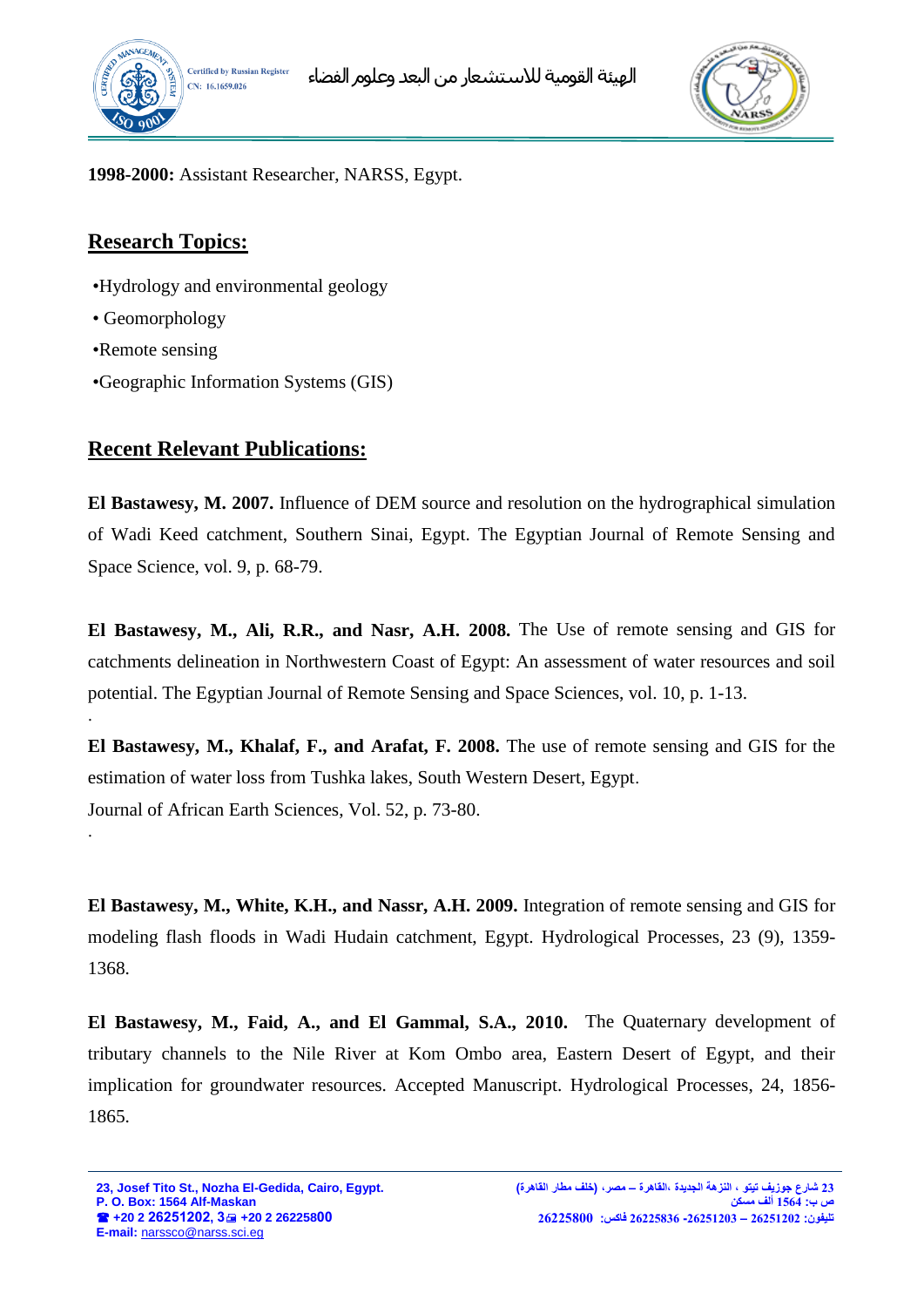



**Abou El-Magd, I., Hermas E.A. and El Bastawesy, M. 2010.** GIS-modelling of the spatial variability of flash flood hazard in Abu Dabbab catchment, Red Sea Region, Egypt, Egyptian Journal of Remote Sensing,13,81-88. doi:10.1016/j.ejrs.2010.07.010

**Wade, A. J., Black, E. C. L., Brayshaw, D. J., El-Bastawesy, M., Holmes, P. A. C., Butterfield, D., Nuimat, S. and Jamjoum, K. (2010).** [A model-based assessment of the effects of projected](http://centaur.reading.ac.uk/8197/)  [climate change on the water resources of Jordan.](http://centaur.reading.ac.uk/8197/) Philosophical Transactions of the Royal Society. Part A, 368 (1931). pp. 5151-5172. ISSN 1364-503X doi: [10.1098/rsta.2010.0207.](http://dx.doi.org/10.1098/rsta.2010.0207)

**Wade, A., Holmes, P., El Bastawesy, M., Smith, S., Black, E. and Mithen, S. (2011).** [The](http://centaur.reading.ac.uk/4538/)  [hydrology of the Wadi Faynan.](http://centaur.reading.ac.uk/4538/) In: Mithen, S. and Black, E. (eds.) Water, life and civilisation: climate, environment and society in the Jordan Valley. International hydrology series. Cambridge University Press, Cambridge, pp. 157-174. ISBN 9780521769570.

**Foote, R., Wade, A., El Bastawesy, M., Oleson, and Mithen, S. (2011).** A millennium of rainfall, settlement and water management in Humayma, southern Jordan, c. 2050-1150 (PB) (100 BC to AD 800). In: Mithen, S. and Black, E. (eds.) Water, life and civilisation: climate, environment and society in the Jordan Valley. International hydrology series. Cambridge University Press, Cambridge, pp. 302-334. ISBN 9780521769570.

**Wade, A. J., Smith, S.J., Black, E.C.L., Brayshaw, D.J., Holmes, P.A.C., El-Bastawesy, M., Rambeau, C.M.C., and Mithen, S.J. (2011).** A new method for the determination of Holocene palaeohydrology. Journal of Hydrology, 420-421, 1-16. doi:10.1016/j.jhydrol.2011.10.033

#### **Al Harbi, K., El Bastawesy, M., Habeebullah, T., and Mandour, M. (2012).**

Assessment of Landslides of the Hillslopes in Makkah Using Remote Sensing and GIS Techniques. Journal of American Science, 8, 46- 53.

**El Bastawesy, M., Al Harbi, K., and Habeebullah, T. (2012).** The Hydrology of Wadi Ibrahim Catchment in Makkah City, the Kingdom of Saudi Arabia: The Interplay of Urban Development and Flash Flood Hazards. Life Science Journal, 9, 580- 589.

**El Bastawesy, M., Ali, R.R., Deocampo, D.M., and Al Baroudi, M.S. (2012).** Detection and assessment of the waterlogging in the dryland drainage basins using remote sensing and GIS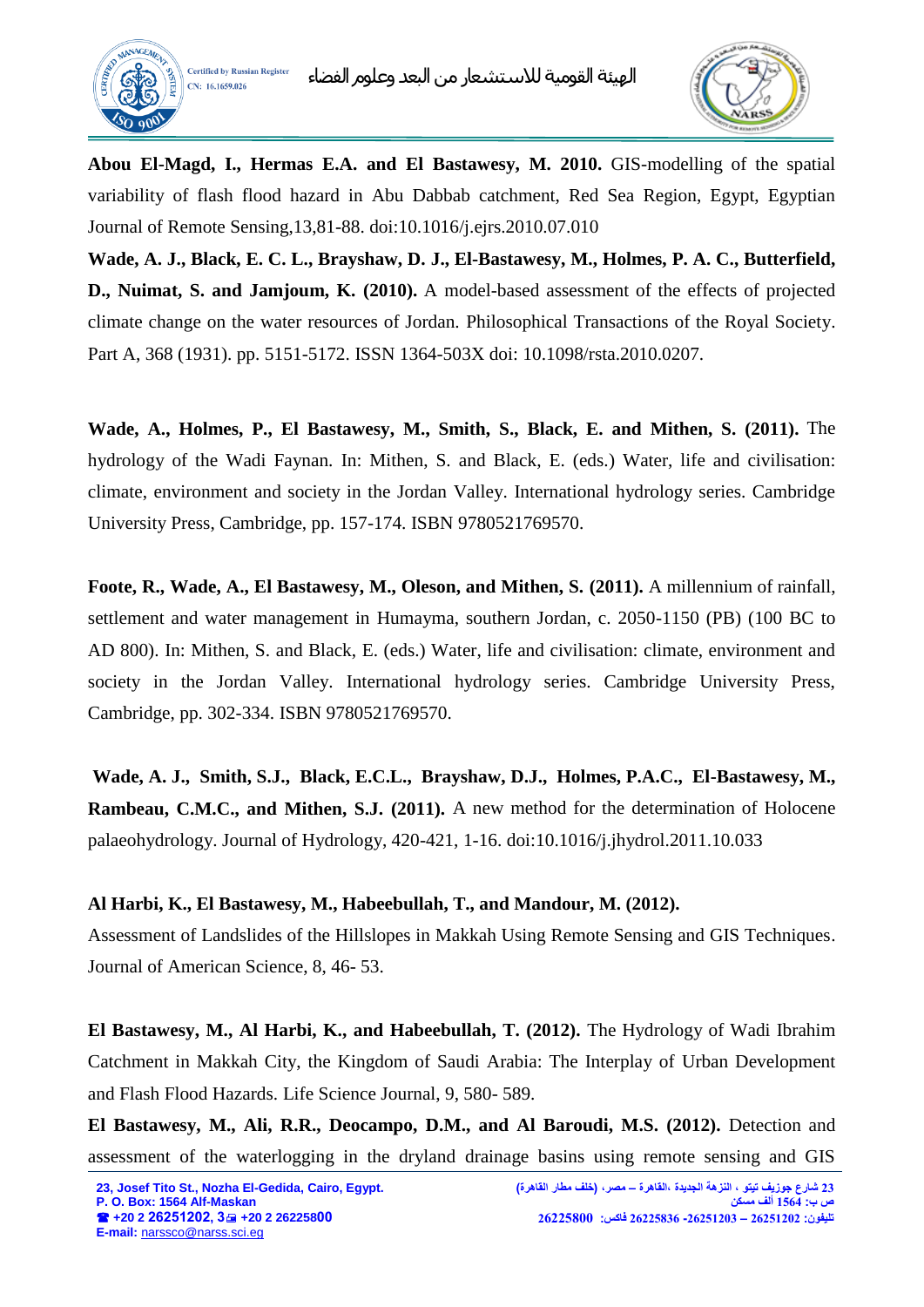



techniques. Selected Topics in Applied Earth Observations and Remote Sensing and GIS Techniques, 5, 1564- 1571. [10.1109/JSTARS.2012.2200456](http://dx.doi.org/10.1109/JSTARS.2012.2200456) 

**El Bastawesy, M., Ali, R.R., Al Karbi, K., and Faid A. (2013).** Impact of the geomorphology and soil management on the development of waterlogging in closed drainage basins of Egypt and Saudi Arabia. Environmental Earth Sciences, 68, 1271- 1283.

**El Bastawesy, M., Ramadan Ali, R., Faid, A., and El Osta, M. (2013).** Assessment of waterlogging in agricultural megaprojects in the closed drainage basins of the Western Desert of Egypt, Hydrology and Earth System Sciences , 17, 1493-1501, doi:10.5194/hess-17-1493-2013, 2013.

**El Bastawesy, M., White, K.H., and Gabr, S. (2013).** Hydrology and geomorphology of the Upper White Nile Lakes and their relevance for water resources management in the Nile basin. Hydrological Processes, **27**, 196-205. DOI: 10.1002/hyp.9216

**El bastawesy, M., and Ali, R.R. (2013).** The use of GIS and remote sensing for the assessment of waterlogging in the dryland irrigated catchments of Farafra Oasis, Egypt. Hydrological Processes, **27**, 206-216. DOI: 10.1002/hyp.9218

**El Bastawesy, M. Al Ghamdi, K. (2013).** Assessment and Management of the Flash Floods in Al Qaseem Area, Kingdom of Saudi Arabia. International Journal of Water Resources and Arid Environments, 3, 146-157.

**El Bastawesy, M. Habeebullah, T. Balkhair, K. Ascoura, I. (2013).** Modelling flash floods in arid urbanized areas: Makkah (Saudi Arabia). Secheresse, 24, 171-181.

**El Bastawesy, M. (2014).** [The geomorphological and hydrogeological evidences for a Holocene](http://scholar.google.com/citations?view_op=view_citation&hl=en&user=I55T2Z0AAAAJ&citation_for_view=I55T2Z0AAAAJ:0EnyYjriUFMC)  [deluge in Arabia.](http://scholar.google.com/citations?view_op=view_citation&hl=en&user=I55T2Z0AAAAJ&citation_for_view=I55T2Z0AAAAJ:0EnyYjriUFMC) Arabian Journal of Geosciences, 1-10. DOI10.1007/s12517-014-1396-9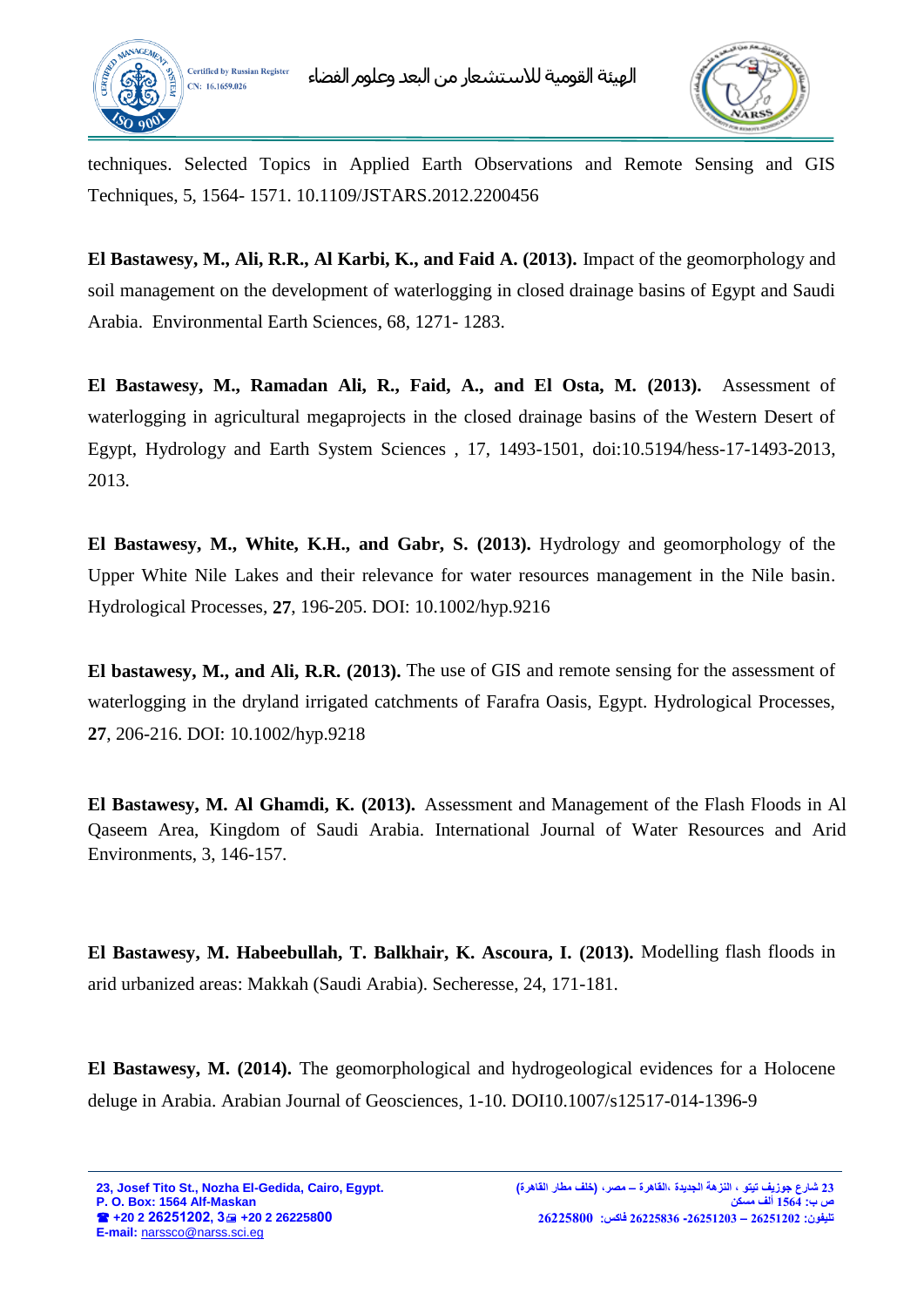



**El Bastawesy, M. (2015).** [Hydrological Scenarios of the Renaissance Dam in Ethiopia and Its](http://scholar.google.com/citations?view_op=view_citation&hl=en&user=I55T2Z0AAAAJ&citation_for_view=I55T2Z0AAAAJ:8k81kl-MbHgC)  [Hydro-Environmental Impact on the Nile Downstream.](http://scholar.google.com/citations?view_op=view_citation&hl=en&user=I55T2Z0AAAAJ&citation_for_view=I55T2Z0AAAAJ:8k81kl-MbHgC) Journal of Hydrologic Engineering, 20, 0414083- 11.

**Gabr, S. El Bastawesy, M. (2015).** Estimating the flash floods quantitative parameters affecting the oil- fields infrastructures in Ras Sudr, Sinai, Egypt during the January 2010 event. The Egyptian Journal of Remote Sensing and Space Sciences, 18-137-149.

**El Bastawesy, M. Gabr, S., Mohamed, I. (2015).** [Assessment of hydrological changes in the Nile](http://scholar.google.com/citations?view_op=view_citation&hl=en&user=iCnhX08AAAAJ&citation_for_view=iCnhX08AAAAJ:KlAtU1dfN6UC)  [River due to the construction of Renaissance Dam in Ethiopia.](http://scholar.google.com/citations?view_op=view_citation&hl=en&user=iCnhX08AAAAJ&citation_for_view=iCnhX08AAAAJ:KlAtU1dfN6UC) The Egyptian Journal of Remote Sensing and Space Sciences, **18**, 1-65-75.

**El Bastawesy, M. Shalaby, A. Mohamed, I.N.L. (2016).** [Management of waste water discharge](http://www.sciencedirect.com/science/article/pii/S1110982316301144)  [within the Nile Valley of Egypt: The collapse of Al Ballanah waste water's lake in Aswan in](http://www.sciencedirect.com/science/article/pii/S1110982316301144)  [September 2013.](http://www.sciencedirect.com/science/article/pii/S1110982316301144) The Egyptian Journal of Remote Sensing and Space Sciences. In Press, <http://dx.doi.org/10.1016/j.ejrs.2016.11.004>

**El-Sawy, E.K. Ibrahim, A.M. El Bastawesy, M. El- Saud, W.A. (2016).**Automated, manual lineaments extraction and geospatial analysis for Cairo-Suez district (Northern Cairo-Egypt), using remote sensing and GIS. International Journal of Innovative Sceince, Engineering and Technology, 3, 491- 500.

**El Bastawesy, M. Cherif, O.H. Sultan, M. (2017)**. [The geomorphological evidences of subsidence](http://scholar.google.com/citations?view_op=view_citation&hl=en&user=iCnhX08AAAAJ&cstart=20&citation_for_view=iCnhX08AAAAJ:4TOpqqG69KYC)  [in the Nile Delta: Analysis of high resolution topographic DEM and multi-temporal satellite images.](http://scholar.google.com/citations?view_op=view_citation&hl=en&user=iCnhX08AAAAJ&cstart=20&citation_for_view=iCnhX08AAAAJ:4TOpqqG69KYC) Journal of African Earth Sciences. In press,<http://dx.doi.org/10.1016/j.jafrearsci.2016.10.013>

**Gabr, S.S. Morsy, E.A. El Bastawesy, M, Habeebullah, T.M. Shabaan, F.F. (2017)**. Exploration of potential groundwater at Thuwal area, north of Jeddah, Saudi Arabia using remote sensing and geophysical survey. Arabian Journal of Geosciences, 10, 509, 2-19.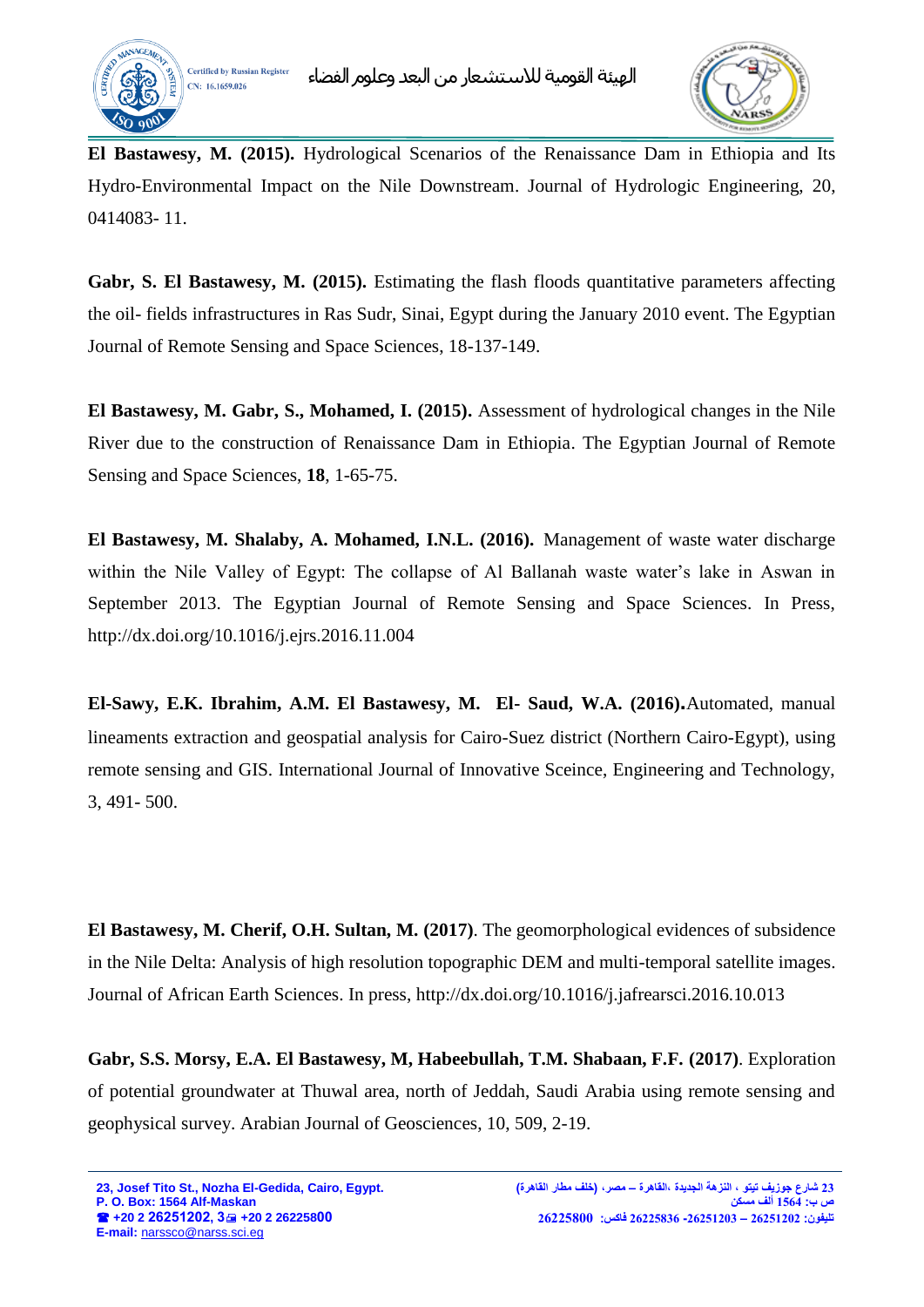



**El Bastawesy, M. Abu El Ella, S.M. (2017).** Quantitative estimates of flash flood discharge into waste water disposal sites in Wadi Al Saaf, the Eastern Desert of Egypt. Journal of African Earth Sciences, 136, 312-318.

**El Bastawesy, M. Cherif, O.H. Sultan, M. (2017).** The geomorphological evidences of subsidence in the Nile Delta: Analysis of high resolution topographic DEM and multi-temporal satellite images. Journal of African Earth Sciences, 136,252-261.

**El Bastawesy, M. Shalaby, A. Mohamed, I. (2017).** Assessment of the Hydrological and Environmental Problems of Waste Water Disposal Sites in Aswan of Egypt Using Remote Sensing and GIS Assessment of the Hydrological and Environmental Problems of Waste Water Disposal Sites in Aswan of Egypt Using Remote Sensing and GIS. International Journal of Hydrology, 1, 0004.

**Gaber, A. Khalaf, F. El Bastawesy, M. El Baz, F. (2017).** Combining satellite image data and field observations to characterize fresh-water carbonate in Kurkur Oasis, Southern Egypt. Journal of African Earth Sciences, doi:10.1016/jafrearsci.2017.12.008

**El Bastawesy, M. Shabaly, A. Gad, A.I. Gebremichael, E. (2017).** Adaptation of Anthropogenic activities to the landforms and hydrological processes in Idku Lake area, northwest of the Nile Delta. Sophia Journal of Asian, African, and Middle Eastern Studies, 35, 113-124.

**E Gebremichael, M Sultan, R Becker, M El Bastawesy, O Cherif, M Emil., (2018**). [Assessing](javascript:void(0))  [land deformation and sea encroachment in the Nile Delta: A radar interferometric and inundation](javascript:void(0))  [modeling approach.](javascript:void(0)) Journal of Geophysical Research: Solid Earth 123 (4), 3208-3224.

**El Bastawesy, M. Attwa, M. Hafeez, THA. Gad, A. (2019).** [Flash floods and groundwater](javascript:void(0))  [evaluation for the non-gauged dryland catchment using remote sensing, GIS and DC resistivity data:](javascript:void(0))  [A case study from the Eastern Desert of Egypt.](javascript:void(0)) Journal of African Earth Sciences 152, 245-255.

## **Books and chapters :**

**El Bastawesy, M. (2010).** Estimation of Surface Runoff and Recharge to Ground Water for Azraq Catchment, Jordan using Multi-Temporal Satellite Images and GIS. In: Eds (G.Hirsch and B. Kappel). Hydraulic Engineering: Structural Applications, Numerical Modeling and Environmental Impacts, pp259-276. Nova Science Publisher Inc, Hauppauge, New York. ISBN: 978-1-60876-825- 7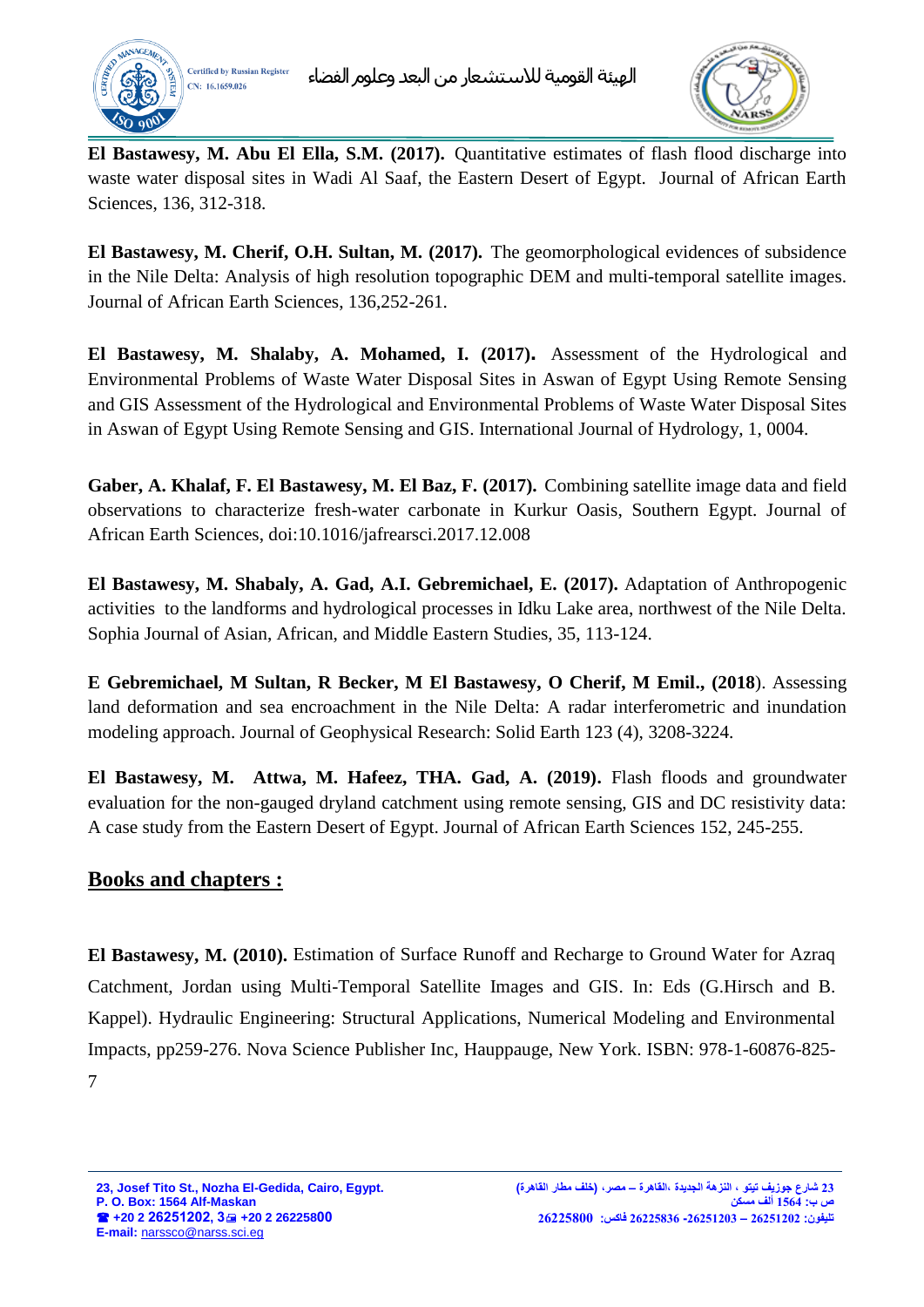



**El Bastawesy, M. (2010).** Flash Floods of the Dryland Catchments: concepts, techniques and modeling, 236 pp. Lambert Academic Publishing, Saarbrücken Germany. ISBN-13: 978- 3838398143.

**Hermas, E. and El Bastawesy, M. (2011).** Flash Flood from Space: A Case Study from Wadi El-Arish Catchment, Sinai Peninsula, Egypt. In: Eds (Veress, B. and Szigethy, J.) Horizons in Earth Science Research, volume 5, pp. 413-426. Nova Science Publisher Inc, Hauppauge, New York. ISBN: 978-1-62417-296-0.

**El Bastawesy, M.(2013).** Assessment of some hydrological and environmental problems in Makkah. 98 pp, Lambert Academic Publishing, Saarbrücken, Germany.

## **Conferences and presentations:**

**El Bastawesy, M., 2006.** Integration of Remote Sensing and GIS for the Assessment of Transmission Loss in Arid Regions. International Symposium on Drylands Ecology and Human Security, Dubai.

**El Bastawesy, M., Arafat, S., and Khalaf, F., 2007.** Estimation of water loss from Tushka lakes using remote sensing and GIS. 10th AGILE International Conference on Geographic Information Science, Aalborg University, Denmark.

**El Bastawesy, M. 2007.** Integration of remote sensing and GIS for the assessment of flash flood modeling in arid regions. European Geosciences Union General Assembly, Vienna.

**El bastawesy, M. 2010.** A Remote Sensing and GIS approach for the study of recent non-planned cultivation and its influence on water-logging in the Farafra Oasis (Egypt). Egypt-USA Workshop on Space Technology and Geoinformation for Sustainable Development, Cairo, Egypt 14-17 June 2010.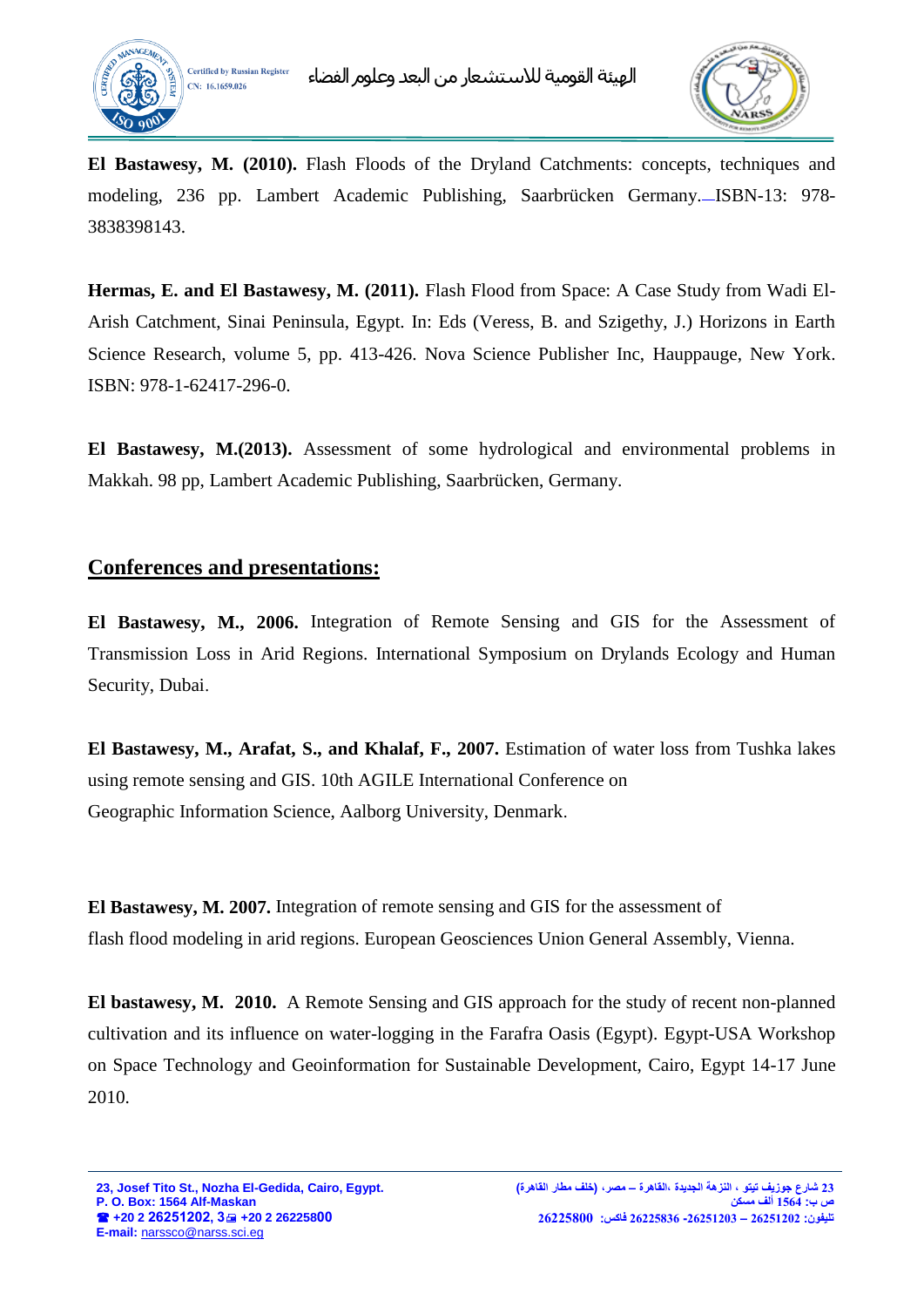



**El Bastawesy, M. 2010.** Mapping defunct channels in the Nile delta and their impact on the groundwater. The international conference of Deltas in Time of Climate Change, Rotterdam, 2010. Connecting world science with deltas.

**El Bastawesy, M. and Al Gahmdi, K., 2013.** [Assessment and Management of the Flash Floods in](http://www.icwrae-psipw.org/images/stories/2012/Water_Resources/13/index.html)  [Al Qaseem Area, Kingdom of Saudi Arabia.](http://www.icwrae-psipw.org/images/stories/2012/Water_Resources/13/index.html)  $5<sup>th</sup>$  international conference on water resources and arid environments, Al Riyadh, Saudi Arabia, 7-9 January 2013.

# **Research grants and Awards:**

**2007:** Assoc. of Geographic Information Laboratories for Europe Travel Grant,

**2007:** the second-best poster paper award of the 10th AGILE GIS conference, Denmark.

**2008:** Water Life Civilisation collaboration grant, University of Reading, UK.

**2009:** Assessment of flash flood hazard on the proposed location of the industrial facility to be established by SPRC on Gulf of Suez area, Egypt. Contract research project between NARSS and Environics company, Egypt.

**2010:** Geotechnical studies for the proposed site of East PortSaid new city. Contract research project between NARSS and the General Authority for Housing and Development, Ministry of Housing, Egypt.

**2010:** Assessment of flash flood hazard on sites of the Petroleum General Company in Ras Sudr area, Gulf of Suez, Egypt. Contract research project between NARSS and the Egyptian General Petroleum Corporation.

**2010:** El Bastawesy, M. Assessment and management of flash floods in Wadi Al Arish, Sinai, Egypt. Consultancy report for the Governorate of Northern Sinai, Egypt.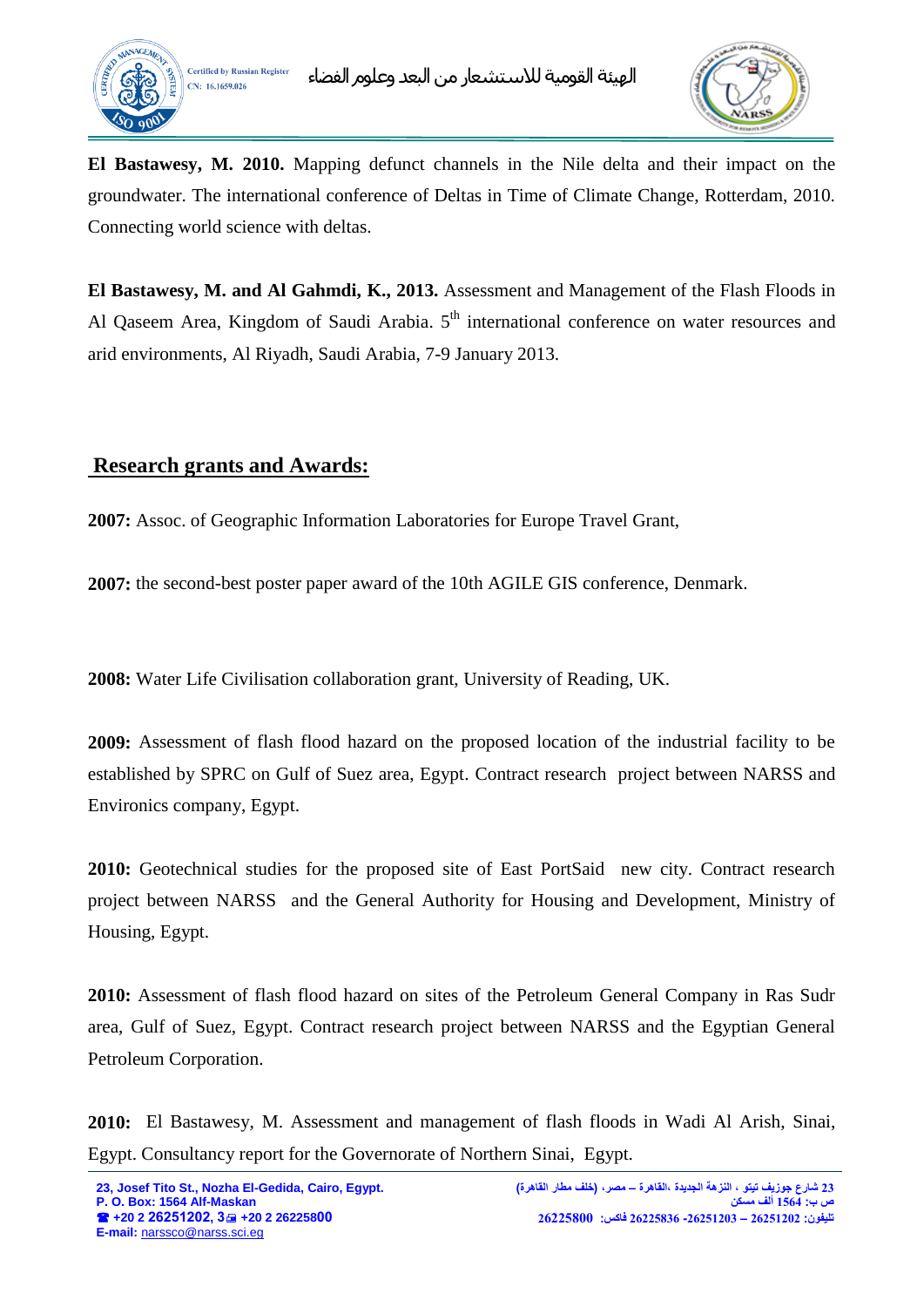



**2010:** El Bastawesy, M. and Gabr, S. Geological and geotechnical studies for the " Future City, New Cairo. Consultancy project for the Arab Contractor Company, Egypt.

**2012:** Assessment of landslides and debris flows on the hillslopes of Makkah. Research project funded by the Centre of Research Excellence in Hajj and Omrah Research, Umm Al Qura University (contract number P1112).

**2013:** The hydrological modeling of flash floods in Makkah and the holy sites. Research project funded by King Abdul Aziz City for Science and Technology ( contract number T-X- 10-140)

**2013**: Assessment of flash floods and sewage discharge on the groundwater of Wadi Urana, Makkah. Research project funded by the institute of scientific research at Umm Al Qura University (contract number 43305023).

**2014:** El Bastawesy, M. Abdeen, M. and Mohamed, I. Geological and geotechnical studies for "The New Atfeh" area, Giza, Egypt. Consultancy project for the General Authority for Construction and Housing Cooperatives, Egypt.

**2015:** El Bastawesy, M and Mohamed, I. Geological and hydrological studies for the waste water ponds and woodland cultivation areas of Al Ballanah area, Aswan, Egypt. Consultancy Project for the National Authority for Potable Water and Sewage, Egypt.

**2015:** El bastawesy, M. and Attwa, A. Geological studies for the waste water ponds and woodlands cultivation areas in Wadi Allaqi, Aswan, Egypt. Consultancy Project for the National Authority for Potable Water and Sewage, Egypt.

**2015:** El Bastawesy, Shalaby, A. and Attwa, A. Hydrogeological and soil studies for the allocated areas for woodlands cultivation by waste water from Al Qusiyah treatment facilities, Asyut, Egypt . Consultancy Project for the National Authority for Potable Water and Sewage, Egypt.